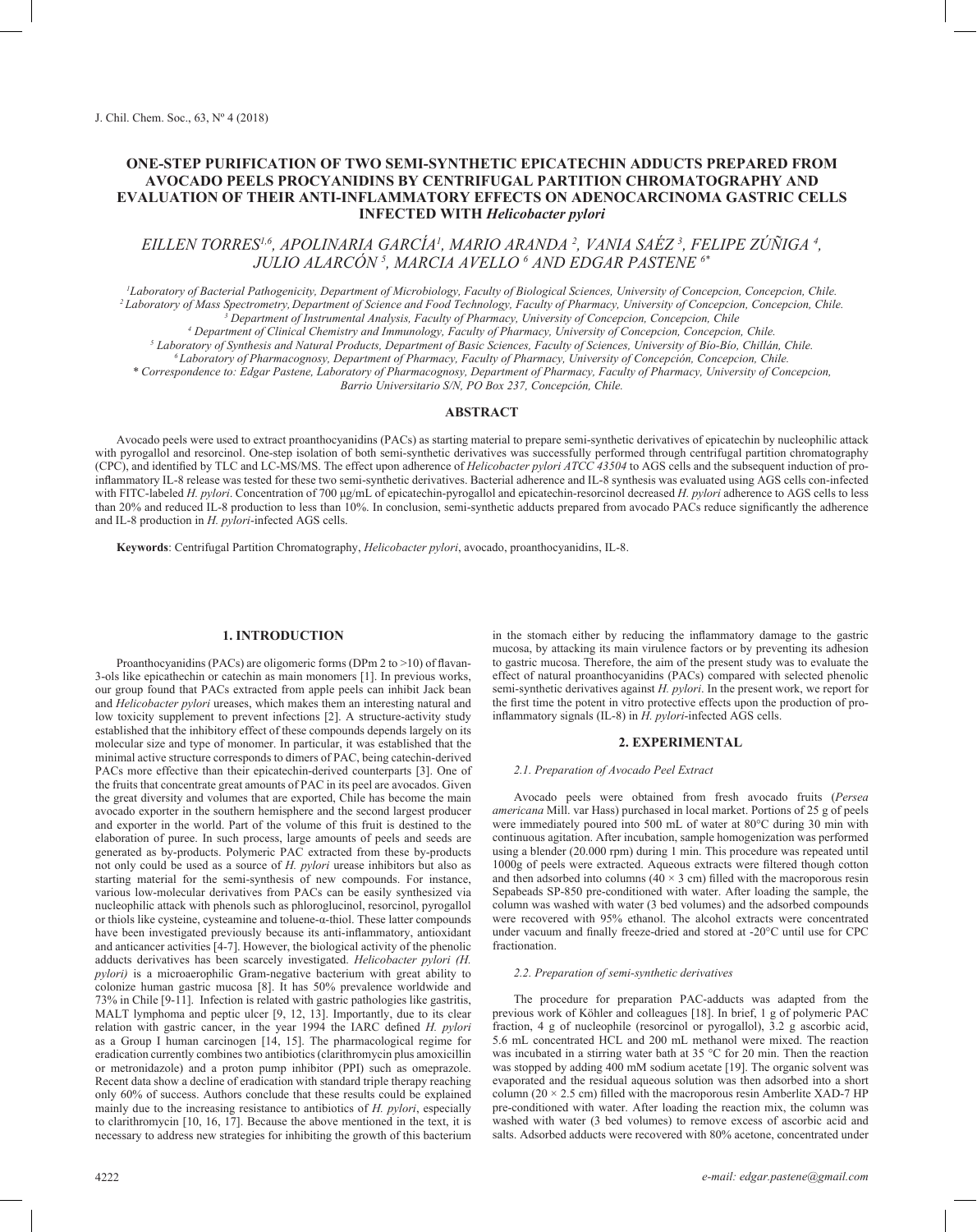## vacuum (< 40°C) and finally freeze-dried.

#### *2.3. CPC apparatus and separation procedures*

Two CPC instruments were used. For the isolation of polymeric fraction of avocado peels, a Spot-CPC 250-L centrifugal partition chromatograph (Armen, France) with a 250 mL total cell volume was used (CPC1). For purification of flavan-3-ols adducts a Spot-CPC-250-B Bio-Extractor was used (CPC2). Both systems have four-way switching valves that allows operation in either the descending or ascending modes. The CPC systems were connected to a SPOT.PREP II system (Armen, France), with integrated UV detector and fraction collector. CPC separation was performed with a two-phase solvent system composed of hexane-ethyl acetate–methanol–water with a volume ratio 1:9:1:9 v/v (Arizona C system) used previously in a High-Speed Counter-Current Chromatography apparatus (HSCCC) [18]. The solvent mixture was automatically generated by the SPOT-PREP-II unit. The CPC rotor was first filled with 1.5 column volumes using the lower phase at 30 mL/min and 500 rpm rotation. Upper phase was pumped into the system in the ascending mode at a flow rates of 6 mL/min (CPC1) or 15 mL/min (CPC2) and rotation was increased from 0 to 1800 rpm and 2000 rpm for PAC and adducts purification, respectively. After equilibrium was reached, the samples (2 g of PAC or adducts) were dissolved in 10 mL 1:1 mixture of upper and lower layers and injected into the CPC systems. Elution was monitored using scan 200-600; 280 and 350 nm wavelengths, collecting fractions in 32 mL tubes. Fractions with similar composition were reunited according with on-line UV spectra and TLC.

#### *2.4. Thin Layer Chromatography and LC-MS analysis*

The formation of the adduct products, TLC analysis on silica gel pre-coated 60 F254 plates (Merck) was performed. Mobil phase was toluene: acetone: formic acid 3:6:1 v/v/v. For detection, plates were dried and derivatized by immersion in 20 mL of the reagent DMACA (0.06 g plus 13 mL HCl and 200 mL ethanol) [20]. Catechin and epicatechin were used as standards for comparison. Direct infusion ESI-MS experiments were performed using Nexera UHPLC System (Shimadzu, Japan) coupled to 3200 QTRAP Mass spectrometer (ABSCIEX, USA, MA). HPLC-DAD-ESI-MS/MS separations were done in a core-shell C18 column (Kinetex  $150 \times 4.6$  mm, 2.6  $\mu$ m) protected by a UHPLC C18 pre-column (4.6 mm, 2.6 μm) (Phenomenex, USA, CA) using chromatographic conditions previously published for *Peumus boldus* proanthocyanidins [3].

#### *2.5. Helicobacter pylori culture conditions*

*Helicobacter pylori* (ATCC 43504) was used as the reference strain (Microbiology Laboratory, Faculty of Biological Sciences, and University of Concepcion). The strain was incubated in a microaerophilic environment (10%  $CO_2$ , 5%  $O_2$  and 80% N<sub>2</sub>) for 3 days on Columbia agar plates with 10% defibrinated horse blood and DENT.

## *2.6. Screening disk diffusion test*

Susceptibility of *Helicobacter pylori* ATCC43504 strain to avocado PACs and flavan-3-ols adducts prepared with pyrogallol and resorcinol was assessed by disk diffusion using a suspension of 6x108 CFU/mL (McFarland N°2) disseminated onto Müeller-Hinton agar plates containing 5% of defibrinated horse blood. After bacterial suspensions were inoculated in agar surfaces compounds were added to 6 mm holes cut in the agar plates. The plates were incubated during 3-5 days at 37°C under microaerophilic atmosphere (15%  $CO<sub>2</sub>$ , 5%  $O<sub>2</sub>$ , and 80% N<sub>2</sub>). Amoxicillin 25 mg (SDA, Santiago, Chile) was used as control. All experiments were performed in triplicate.

#### *2.7. Minimal Inhibitory Concentration*

The MIC for each compound was determined through micro dilution in broth, according to the recommendations made by the Clinical and Laboratory Standards Institute (CLSI, 2010) [21]. As a positive control of *H. pylori* strain inhibition, we used dilutions prepared form amoxicillin 2 µg/mL. MICs values were defined as the lowest polyphenol concentration that completely inhibited visible growth of *H. pylori*.

J. Chil. Chem. Soc., 63, Nº 4 (2018)

(Manasas, VA, USA). Cells were cultured as monolayers (ATCC) in plates of  $55 \text{ cm}^2$  ( $1-2 \times 10^5$  cells/cm<sup>2</sup>), until 80% confluence was reached. Culture medium was RPMI 1640 90% containing 10% fetal bovine serum, 2mm GlutaMAX, 100U/mL penicillin, and 100µg/mL streptomycin (humidified atmosphere,  $5\%$  CO<sub>2</sub>,  $37^{\circ}$ C). The medium was changed twice a week. Cells were detached with  $0.5 \text{ mg/mL}$  trypsin containing  $0.2 \text{ mg/mL}$  EDTA in PBS and its viability was determined by trypan blue dye exclusion method [22]. PAC and adducts were tested up to 1000 µg/mL dissolved in RPMI medium. Plates were incubated for 3 hours and then 10 µl of resazurin was added to each well. Absorbance at 570 nm and 600 nm was recorded after 2 hours [23].

## *2.8. Anti-adhesion assays and IL-8 determination in H. pylori infected AGS cells*

For anti-adhesion experiments we used a previously published methodology with slight modifications [3, 24]. ATCC 43504 strain was labelled by incubation with 10  $\mu$ L of 0.1% FITC in DMSO for 1 h (25 °C, in the dark). Excess of FITC was removed washing three times with RPMI containing 0.1% Tween 20. PACs and adducts were prepared in PBS buffer and added to 24 h confluent AGS cells in 96 wells microplates. Immediately, 100 µL of FITC-*H. pylori* was added to each well and incubated 3 h. After incubation, media were removed and conserved for IL-8 analysis. Wells containing free FITC with different polyphenols concentrations were prepared to discard fluorescence quenching. Plates were washed three times with PBS buffer and the fluorescence of each well was immediately documented using the in vivo molecular imaging system UVP IBOX Scientia with excitation and emission filters 502-547 nm and 565-625 nm, respectively. For IL-8 analysis, an ELISA commercial Kit (Pharmingen) was used according with the fabricant instructions.

## *2.9. Statistical analysis*

Data were analyzed using the GraphPad Prism 4 statistical software. Values represent the means of at least three independent experiments, each conducted in quadruplicate. Data were analyzed by analysis of variance with post hoc comparison using Tukey's test.

## **3. RESULTS**

#### *3.1. PAC purification and synthesis of adducts*

In table 1 is summarized the yield of proanthocyanidins (PACs) extracted from avocado peels and the corresponding amount of semi-synthetic adducts prepared with pyrogallol and resorcinol. To improve the production of such compounds we work only with the polymeric PACs fraction (DPm > 10). This fraction was obtained from the avocado peel extract using elution-extrusion centrifugal partition chromatography strategy (CPC1 method, ascending mode). With this preparative technology it was possible to separate the polymeric PAC fraction from the rest of the low molecular weight polyphenolic compounds present in avocado peel (Figure 1A). Polymeric material that was collected after 200 min (extrusion step) was used to prepare the flavan-3-ols adducts. For the synthesis of these compounds we perform the cleavage of PACs in acidic medium allowing nucleophilic attack with pyrogallol and resorcinol [18, 19].

**Table 1:** Yields of polyphenol extract from avocado peel, polymeric PACs fraction and semi-synthetic derivatives.

| Source                | Polyphenolic<br>extract <sup>a</sup> | Polymeric<br>extract<br>$(PACS)^b$ | Epicatechin-<br>resorcinol <sup>c</sup> | Epicatechin-<br>pyrogallol <sup>c</sup> |
|-----------------------|--------------------------------------|------------------------------------|-----------------------------------------|-----------------------------------------|
| Avocado<br>Fresh Peel | $27$ g per kg                        | $350 \text{ mg/g}$                 | $180 \text{ mg/g}$                      | $216 \text{ mg/g}$                      |

<sup>a</sup> Yield calculate on fresh weight basis.

<sup>b</sup> Yield calculate on dry weight of polyphenolic extract

c Yield calculate on dry weight of polymeric PACs fraction

## *2.7. Cell culture and Cytotoxicity assay*

AGS cells were obtained from American Type Culture Collection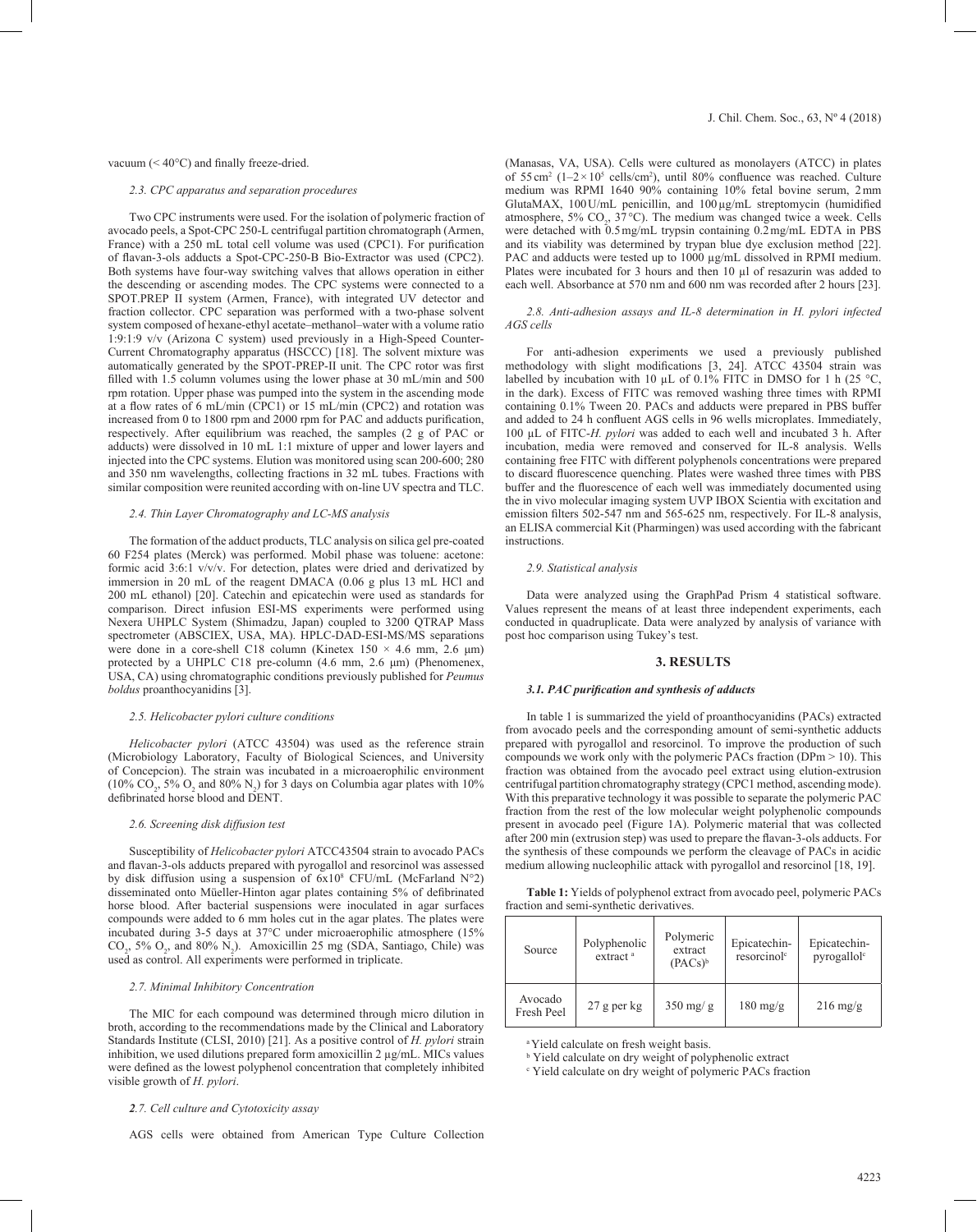

**Figure 1**: Purification of avocado peel PACs and their semi-synthetic adducts. (A), CPC chromatogram of avocado peel extract (ascending mode). (B), Chromatogram of pyrogallol-induced depolymerization mix of avocado peel PACs in ascending mode. (C), Chromatogram of resorcinol-induced depolymerization mix of avocado peel PACs in ascending mode. (D), TLC of avocado peel extract (Lane 1), avocado peel polymeric PACs obtained after CPC extrusion step (Lane 2), epicatechin (Lane 3), epicatechin-pyrogallol adduct (Lane 4) and epicatechin-resorcinol adduct (Lane 5).

Finally, phenolic adducts were purified by CPC, using CPC2 method, (ascending mode). The reaction mix was separated using the same biphasic solvent system used for PACs purification. Because CPC2 equipment have larger separation cells than CPC1 device, higher flow-rate (15 mL/min), shorter separation times and high retentions of stationary phase (85%) were possible. Figure 1 (A, B, C) shows CPC chromatograms for each sample. It was observed that a better yield was obtained when depolymerization was carried out with pyrogallol (Table 1). As is seen in Figures 1B and 1C both adducts were successfully purified in one-step. In Figure 1D, a representative TLC of the CPC-isolated products is showed. In the TLC lane 1, crude avocado peel extract was spotted for comparison with high molecular weight PACs after been recovered in extrusion step of the CPC separation and applied in TLC lane 2. The formation of both adducts was confirmed in this TLC analysis. So, high molecular weight PACs of avocado peel (lane 2) have not coincident bands with those observed in lanes 4 and 5. The purity of pyrogallol and resorcinol adducts also can be checked when they are compared with epicatechin standard (lane 3). Additionally, direct infusion in ESI-MS of both adducts allowed to check the purification process. In Negative ion mode, epicatechin-pyrogallol exhibits a [M-H]<sup>-</sup> ion at  $m/z$  413.5, whilst epicatechin-resorcinol exhibits a [M-H]- ion at *m/z* 398.9. These results agree with previous works [18, 19]. Finally, the formation of both derivatives was confirmed HPLC-DAD-ESI-MS/MS (Figures 2 A and B). The peak at  $t<sub>R</sub>$  15.07 min showed the enhanced mass spectrum (EMS) that corresponds to epicatechin-pyrogallol derivative after purification (Figure 2A, upper spectrum). This peak was subsequently analyzed

using Enhanced Product Ion (-EPI) obtaining high intensity fragments of the pseudomolecular ion (Figure 2A, lower spectrum). As expected from previous direct infusion ESI-MS experiments, this compound gave pseudomolecular ion at *m/z* 413.5 and characteristic MS2 fragments at *m/z* 287.3 (cleavage of pyrogallol moiety), 269.3 (water loss). Finally, heterocyclic ring fission gave fragments at m/z 161.3 and *m/z* 125.2, which are characteristic for those produced by this adduct in negative mode [18]. The peak at  $t<sub>p</sub>$  16.7 min showed the enhanced mass spectrum (EMS) that corresponds to epicatechinresorcinol derivative after purification (Figure 2B, upper spectrum). This peak was subsequently analyzed using Enhanced Product Ion (-EPI) obtaining high intensity fragments of the pseudomolecular ion (Figure 2B, lower spectrum). As expected from previous direct infusion ESI-MS experiments, this compound gave pseudomolecular ion at m/z 397.4 and characteristic MS2 fragments at *m/z* 287.3 (cleavage of resorcinol moiety), 271.3 (water loss). Finally, heterocyclic ring fission gave fragments at m/z 161.3 and *m/z* 125.2.

## *3.2. Cell viability assay*

Prior to test bacterial adhesion on AGS cells, an assay was performed to determine the concentrations of compounds that did not affect cell viability. Based on the graph obtained, it can be observed that cell survival remains around 90% up to 1000 μg/mL in most cases. Therefore, to maintain cell viability > 90% in all the experiments, the highest concentration assayed was 700 μg/mL (Figure 3A).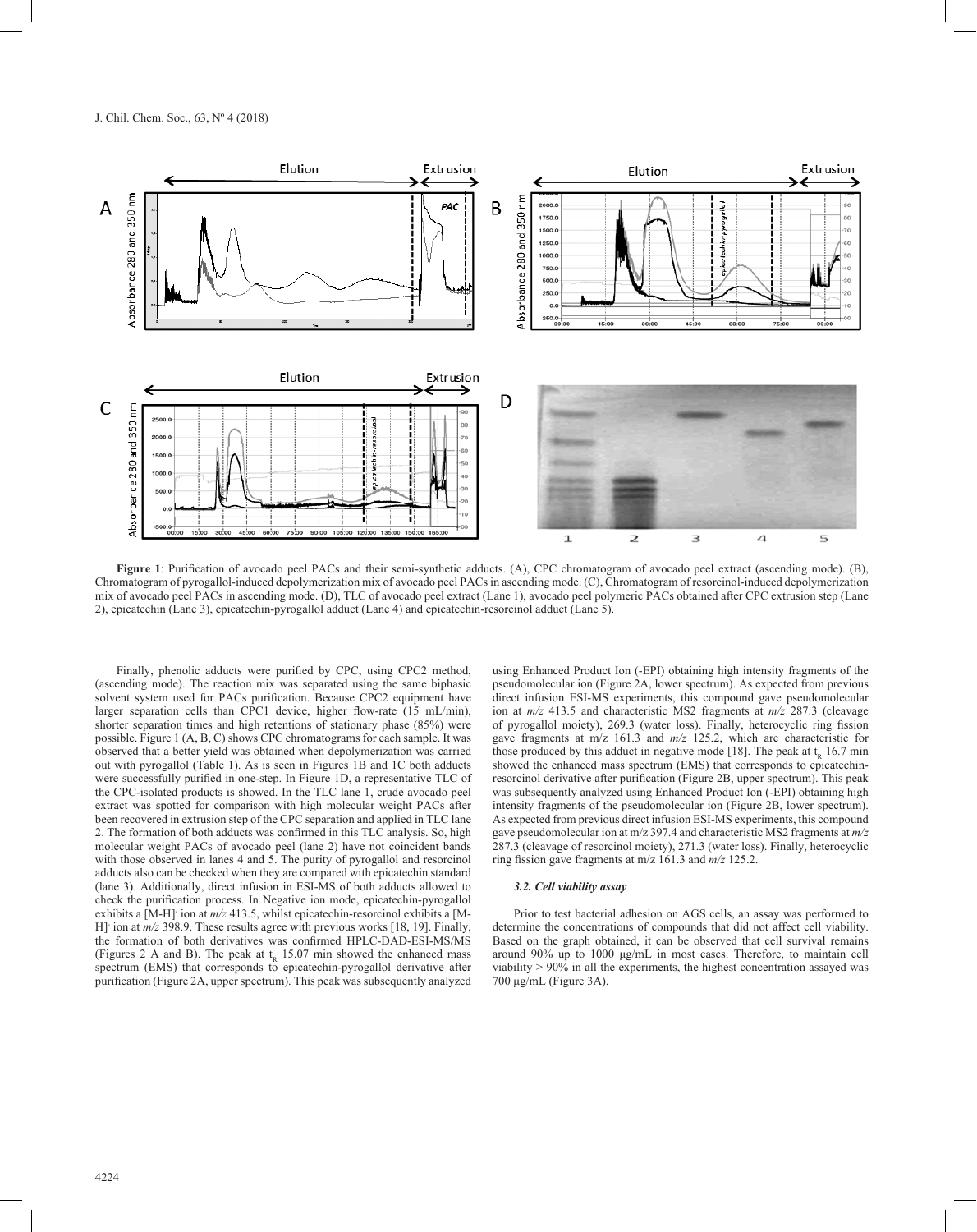





**Figure 2.** HPLC-DAD-ESI-MS/MS of epicatechin adducts of pyrogallol and resorcinol purified by CPC showing their identification in negative polarity. (A) The enhance mass spectrum for peak at  $t<sub>R</sub> = 15.07$  min of epicatechin-pyrogallol that presented a pseudomolecular ion at 413.3  $m/z$ . (B) The enhance mass spectrum for peak at  $t<sub>g</sub> = 16.72$  min of epicatechin-resorcinol that presented a pseudomolecular ion at 397.3 m/z.<br>ESI-MS/MS results are depicted in the inferior panels of Figures 2A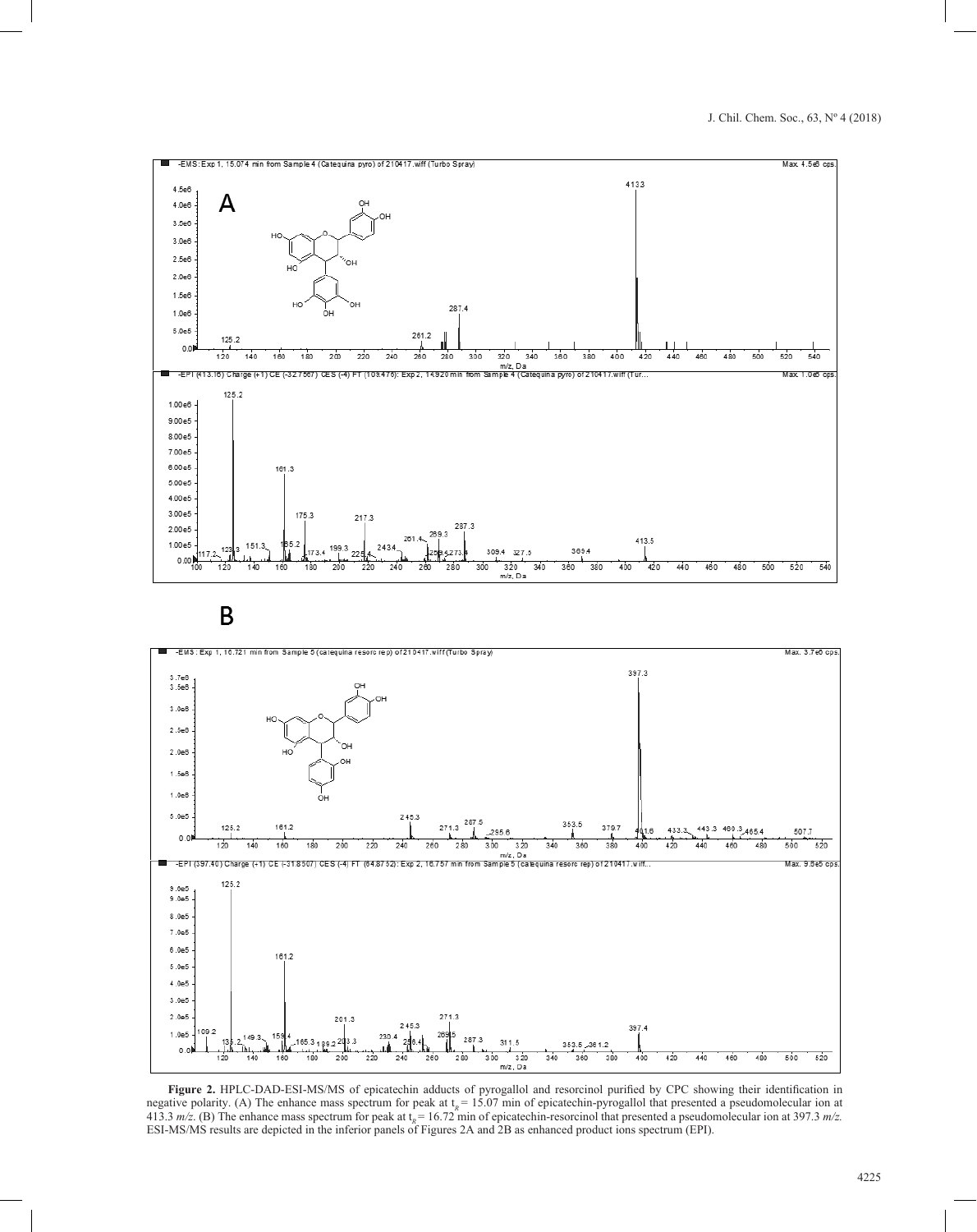

Figure 3: (A) Citotoxicity of avocado PACs and adducts against AGS cell line at the concentration ranging from 47 to 1000 µg/mL. (B) Inhibitory effect of avocado PACs and adducts on bacterial adherence to AGS cells after pre-incubation followed by infection with *H. pylori* ATCC 43504. (C) Effect of avocado PACs and adducts on IL-8 release by AGS cells infected with *H. pylori* ATCC 43504*.* Data are representative of three independent experiments performed in triplicate; \*\*\* p<0.05 (versus control 0).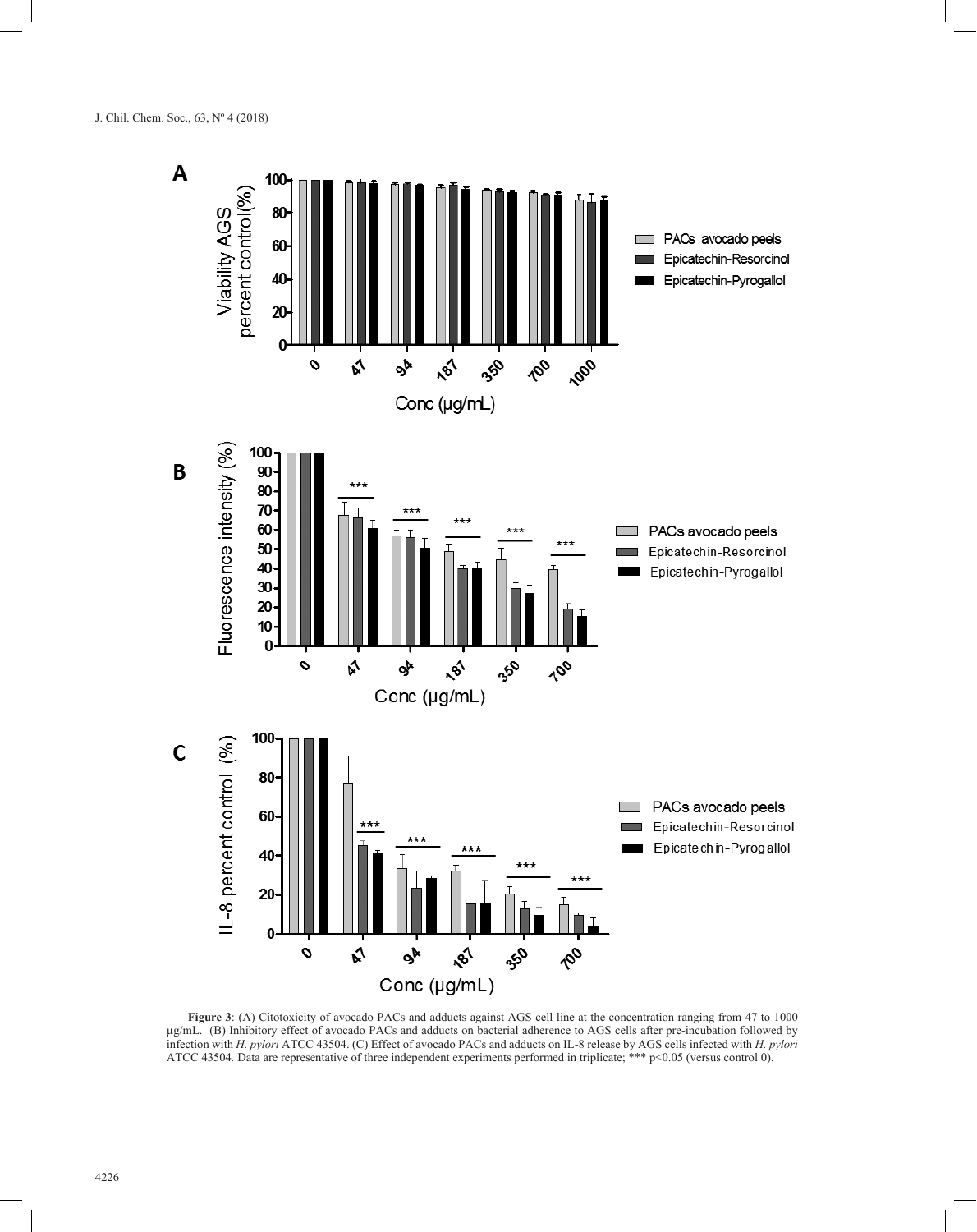#### *3.3. Effect of avocado PACs and adducts on H. pylori viability, adherence to AGS cells and IL-8 secretion*

Anti-*H. pylori* effect of avocado peel PACs and its adducts is summarized In Table 2. Clearly, antimicrobial effect of avocado PACs and the phenolic adducts is low. Compared with amoxicillin (62 mm), the diameter of zones of Inhibition were very small (11 -12 mm). In line with these results, minimum inhibitory concentrations ( $MIC<sub>oo</sub>$ ) were in all cases higher than 900 mg/mL, whereas for amoxicillin it was  $0.04$  mg/mL. Using the range 47-700 mg/mL of avocado PACs and pyrogallol/resorcinol adducts, the effect on bacterial adhesion to AGS cells was determined by measuring the fluorescence intensity of FITC-labeled *H. pylori*. Figure 3B shows the percentage of fluorescence intensity after incubation with each compound at different concentrations. Data were normalized using AGS cells infected with FITC-labeled *H. pylori* (nontreated AGS) as 100% fluorescence intensity. The presence of avocado PACs and pyrogallol/resorcinol adducts did not quenched FITC fluorescence in cellfree media in the concentration range used (data not shown). The graphs made with ATCC 43504 strain clearly show that all compounds succeed in inhibiting the adhesion of labeled *H. pylori* to AGS cells. This inhibition was dependent of the concentration because at lower concentration (47 μg/mL) fluorescence intensity range between 60% and 65%, indicating higher *H. pylori* adhesion to AGS cells. In contrast, the highest concentration (700 μg/mL) reduced *H. pylori* adhesion to 39.3% for PAC. However, bacterial adhesions of 19% and 15% were observed for resorcinol and pyrogallol derivatives, respectively. It is also observed that there is concentration dependence, since as the concentration of compounds increases from 47 to 700 μg/mL, the adhesion of *H. pylori* decreases dramatically.

**Table 2:** Anti-*Helicobacter pylori* activities of avocado peel PACs and adducts obtained by nucleophilic attack with resorcinol and pyrogallol.

| Sample                  | H. pylori ATCC<br>43504<br>Halo (mm) | H. pylori ATCC<br>43504 MIC <sub>90</sub> (μg/mL) |
|-------------------------|--------------------------------------|---------------------------------------------------|
| PACs avocado peels      | R                                    | >1500                                             |
| Epicatechin-resorcinol  | 12.                                  | 965.4                                             |
| Epicatechin-pyrogallol  | 11                                   | 970.1                                             |
| Epicatechin             | R                                    | >1500                                             |
| Procyanidin C2          | R                                    | >1500                                             |
| Amoxicilin <sup>a</sup> | 62                                   | 0.04                                              |

<sup>a</sup> Halo of inhibition was measured using 6 mm discs impregnated with 25 μg of amoxicillin.

On the other hand, we analyzed the production of IL-8, which is a proinflammatory cytokine that reflects early steps of the *H. pylori* inflammatory damage to gastric mucosa. Interlekin-8 was determined using ELISA kit on the supernatants taken from the bacterial adhesion assay. Figure 3C shows that from 94 μg/mL concentration of avocado peel PACs there are a statistically significant reduction of IL-8 production. As example, with 700 μg/mL of avocado PACs, such inhibition reached an 85% with respect to control (noninfected AGS cells). By another side, in the assayed concentration range 47- 700 μg/mL of both semi-synthetic compounds, we observe a concentrationdependent effect and highly significant differences compared with no-infected AGS cells (Figure 4C). For instance, the inhibition of IL-8 secretion in *H. pylori*-infected AGS treated with 700 μg/mL of epicatechin-resorcinol and epicatechin-pyrogallol adducts was almost complete, reaching 90.6% and 95.9 %, respectively.

## **4. DISCUSSION**

In this work, as source of polyphenols we used avocado peel. In previous publication we found that this resource has high amounts of polyphenols like epicatechin-based PACs plus another low molecular weight phenolic compounds [26]. Using aqueous extraction of 1 kilogram of fresh peel it was possible to obtain 27 g of dry polyphenolic extract (2.7% yield). To improve the yield of the depolymerization reaction with two selected nucleophiles we chose to concentrate the polymeric fraction of these PACs through CPC1. In general, both PACs and semi-synthetic compounds showed inhibition against *H. pylori*  adhesion, being epicatechin-pyrogallol derivative the most effective. The obtained results suggest that avocado peel PACs and its adducts would be able to affect *H. pylori* adhesion mechanisms, which could hinder its permanence in the gastric epithelium. This inhibition could be partially explained by a direct antimicrobial mechanism. Nevertheless, in the range of concentration assayed, the *H. pylori* viability was slightly affected. Alternatively, adhesion could be indirectly affected by inhibition of enzymes such as urease and carbonic anhydrase activities. These enzymes play a key role in the *H. pylori* resistance to acid environment found in the stomach [27, 28]. The sum of these mechanisms could eventually prevent *H. pylori* from adhering to the cells. Rohdewald & Beil demonstrated that an extract rich in pine bark PACs (Pycnogenol) inhibited the adherence of *H. pylori* in a concentration-dependent manner to AGS cells [29]. Based on the above mentioned in the text, our group attempted to evaluate an apple peel extract rich in polyphenols (APPE), against *H. pylori* adhesion and vacuolization in HeLa cells [30]. In this previous study we found that APPE exerts a dual anti-*H. pylori* effect, inhibiting the bacterial adhesion process and their urease activity. The anti-adherence effect of APPE was observed with  $IC_{50} = 5.3$  mg/mL. However, it must be mentioned that APPE extracts has only a 22 % of PACs and 58% of flavonoids whereas the avocado PACs used in the present study were concentrated by CPC and contain exclusively polymeric PACs ( $> 77\%$ ) with high molecular weight (DPm 6.10) [26]. *H. pylori* adhesion to host cells induces the expression of virulence factors that cause tissue damage and subsequently release of cytokines. Therefore, in addition to the adhesion assay, a complementary experiment was performed with the aim to measure the production of IL-8. In this study, a decrease in IL-8 production was observed in the analyzed treatments with respect to the control. Interestingly, epicatechin-pyrogallol induce a potent anti-inflammatory effect, even greater than that observed for avocado peel PACs. Due to its lower molecular size and polarity compared to PACs, it is more likely that these compounds could penetrate inside AGS cells. So, once inside cells they could promote antioxidant and anti-inflammatory defense mechanisms.

## **5. CONCLUSIONS**

All compounds (avocado PACs and its adducts were able to achieve a significant decrease in bacterial attachment to AGS cells. Importantly, epicatechin-adducts lowers the secretion of early pro-inflammatory signals (IL-8) in such infected-AGS cells. Finally, this decrease in adherence and the potential anti-inflammatory effect was dependent of the compounds concentration. Nowadays, the search of non-antibiotic substances against *H. pylori* is a very important task. In the present work, we demonstrate that avocado peel PACs and their semi-synthetic derivatives could be of interest for the complementary manage or prevention of this infection. Moreover, the possibility for using cheap sources of procyanidins (agricultural wastes) is very interesting because it will allow us to synthesize new molecules with high cytoprotective capacity associated to antimicrobial mechanisms.

## **ACKNOWLEDGMENTS**

This work was supported by the Comisión Nacional Científica y Tecnológica, Chile, Programa FONDECYT [Grant number 1150948] and Programa FONDEQUIP [Grant number 150025].

#### **REFERENCES**

- [1] Fine, AM. Oligomeric proanthocyanidin complexes: history, structure, and phytopharmaceutical applications. *Altern. Med*. Rev **2000**, *5*: 144-51.
- Pastene, E.; Troncoso, M.; Figueroa, G.; Alarcón, J.; Speisky, H. Association between Polymerization Degree of Apple Peel Polyphenols and Inhibition of *Helicobacter pylori* Urease. *J. Agric. Food Chem,* **2009**, *57*: 416–424.
- [3] Pastene, E.; Parada, V.; Avello, M.; Ruiz, A.; García, A. Catechinbased Procyanidins from *Peumus boldus* Mol. Aqueous Extract Inhibit *Helicobacter pylori* Urease and Adherence to Adenocarcinoma Gastric Cells. *Phytother Res,* **2014***, 28*: 1637-1645.
- [4] Torres, JL.; Lozano, C.; Juliá, L.; Sánchez-Baeza, J.; Anglada, JM.; Centelles, JJ.; Cascante, M. Cysteinyl-flavan-3-ol Conjugates from Grape Procyanidins. Antioxidant and Antiproliferative Properties. *Bioorg. Med. Chem,* **2002**, *10*: 2497-2509.
- [5] Mitjans, M.; Martínez, V.; del Campo, J.; Abajo, C.; Lozano, C.; Torres, JT.; Vinardell, P. Novel epicatechin derivatives with antioxidant activity modulate interleukin-1β release in lipopolysaccharide-stimulated human blood. *Bioog. & Med. Chem*. *Lett,* **2004**, *14*: 5031-5034.
- [6] Ugartondo, V.; Mitjans, M.; Lozano, C.; Torres, JL.; Vinardell, MP.